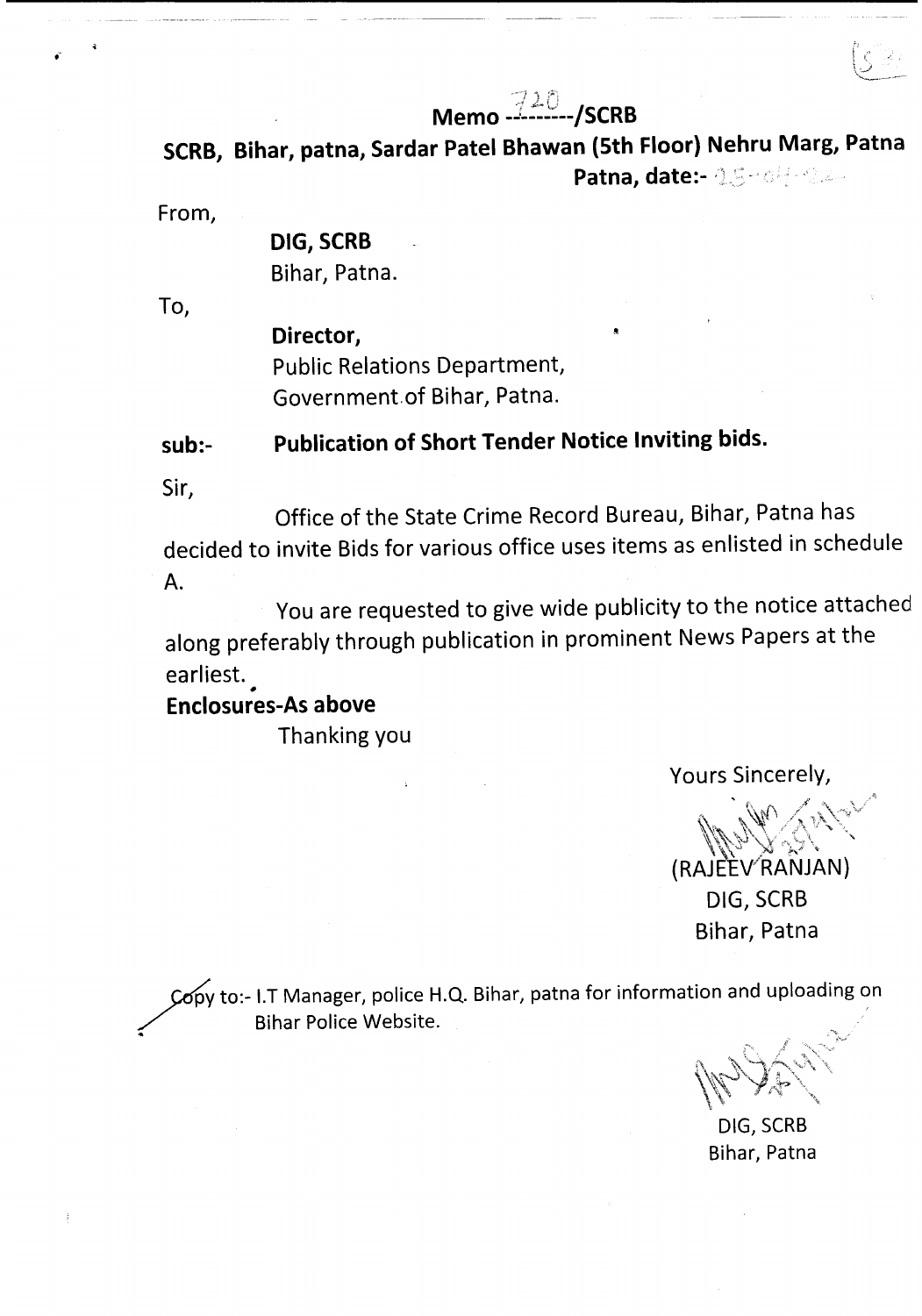# **Short Tender Notice NO. SCRB/02/2022**

# **Office of ADG SCRB, Bihar, Room NO. C/505, Sardar Patel Bhawan, J.L Nehru Marg, Patna-23**

- 1. Name of the Department: SCRB, Bihar through the ADG, SCRB, Bihar
- 2. Last date & time for the acceptance of the Bid: 11:00 A.M of 09-05-2022
- 3. Date & time for the opening of the Quotation/Tender:13:00 P.M of 09-05-2022
- 4. Place fixed for receiving & opening the Bid: office of SP SCRB, Bihar, Patna, Room N0. A/S21, Sardar Patel Bhawan, J.L. Nehru Marg, Patna-23
- 5. Details of Job: As specified in the Schedule A.
- 6. The tenders document schedule can be downloaded from Bihar Police website **biharpolice.bih.nic.in**
- 7. This tender is valid for financial year 2022-23 & 2023-24.

# **Terms & Conditions of Tender**

1. All relevant papers/certificates/specification etc. of item should be enclosed.

2. All charges like GST/BST/CST/Service Tax/VAT etc. shall be clearly metioned in • quotation/short tender and the net rate (in figures and words) including all taxes and duties must also be quoted. Vague offers like indicating taxes "as applicable" will not be accepted.

3. Experiecne with govt. supply must be attached with Bid document.

4. Self declaration of not being blacklisted must be attach with Bid document.

5. There should be no cutting, over writing or correction on the rates.

- **6. The Bid for each shcedule should be submitted separately in separate enbelopes. Further within the main envelope for every schedule technical bid and financial bid should be kept in separate envelopes. No indication or name of firm should be mentioned on the main envelope.**
- 7. Income Tax Returns of last three years, a photocopy of PAN of the participating firm.
- 8. Necessary registration with state govt. and their certificates must be attached.
- 9. Any paper/document will not be accepted after opening the quotation.
- 10. The firm will be required to supply all the items within the stipulated time frame as mentioned in the work order.
- 11. This firm has complusory established based/office in bihar.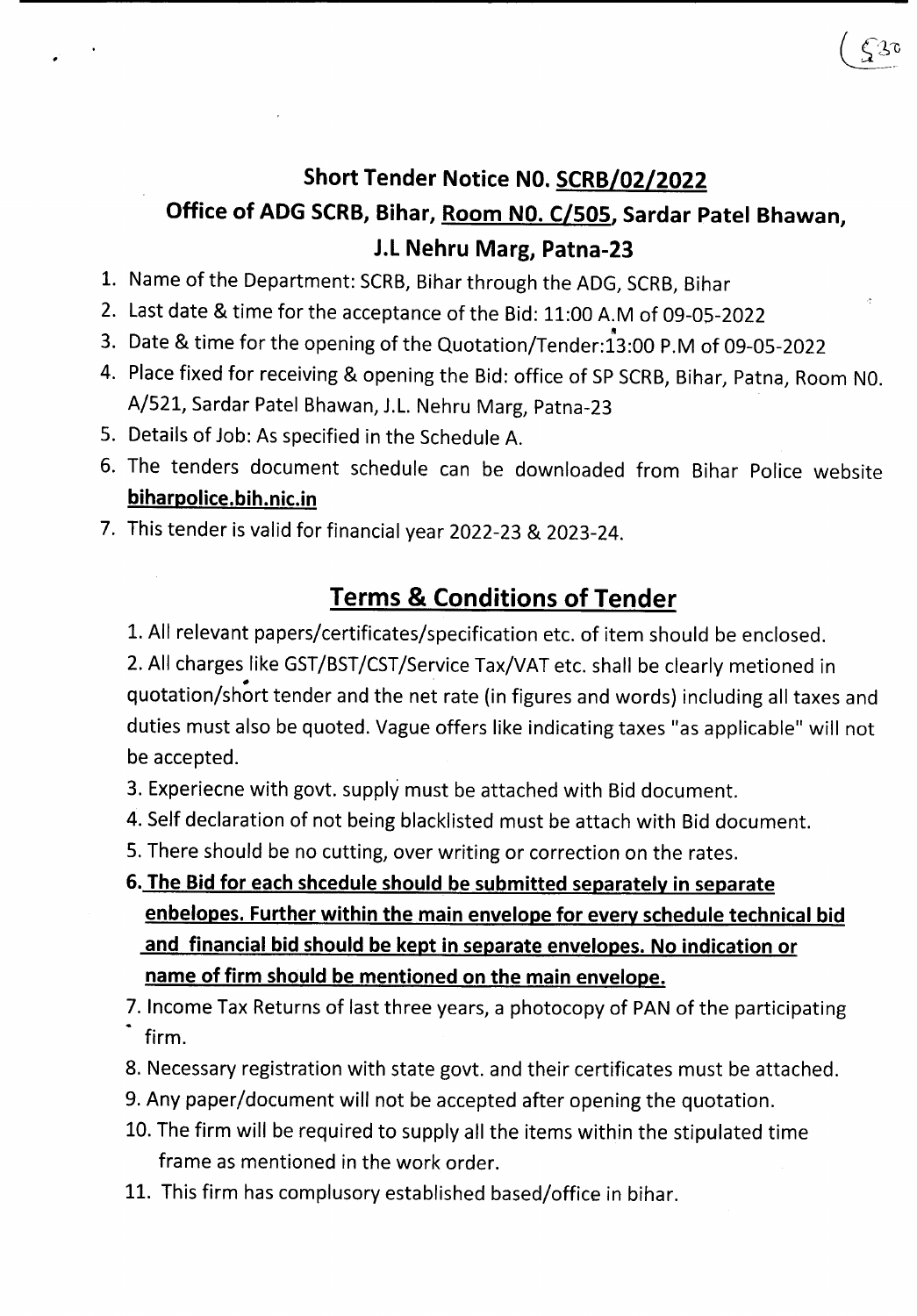- 12. Payment for the delivered items will be made only after the acceptance report of the committee of the Police Headquarters, Bihar through the games organizing committee or the sub-committee specifically made for this purpose.
- 13. The frim whose Tender is approved by the committee/sub-committee shall be awarded the work order. Assessment of quantity of work is approximate and the final work order will be should as per the final requirement by the committee. ~
- 14. Indexing of the requisite the technical bid. documents must be done and submitted along with

**Memo-121./SCRB** 

## **SCRB,Bihar, Patna, Sardar Patel Bhawan (5th Floor) Nehru Marg, Patna. Patna, date:-**

- Copy to:- I.T Manager, police H.Q. Bihar, patna for information and uploading on Bihar Police Website.
	- 2. MIHU INTERNATIONAL PVT.LTD PATNA for information and uploading on SCRB web portal website.

Bihar, Patna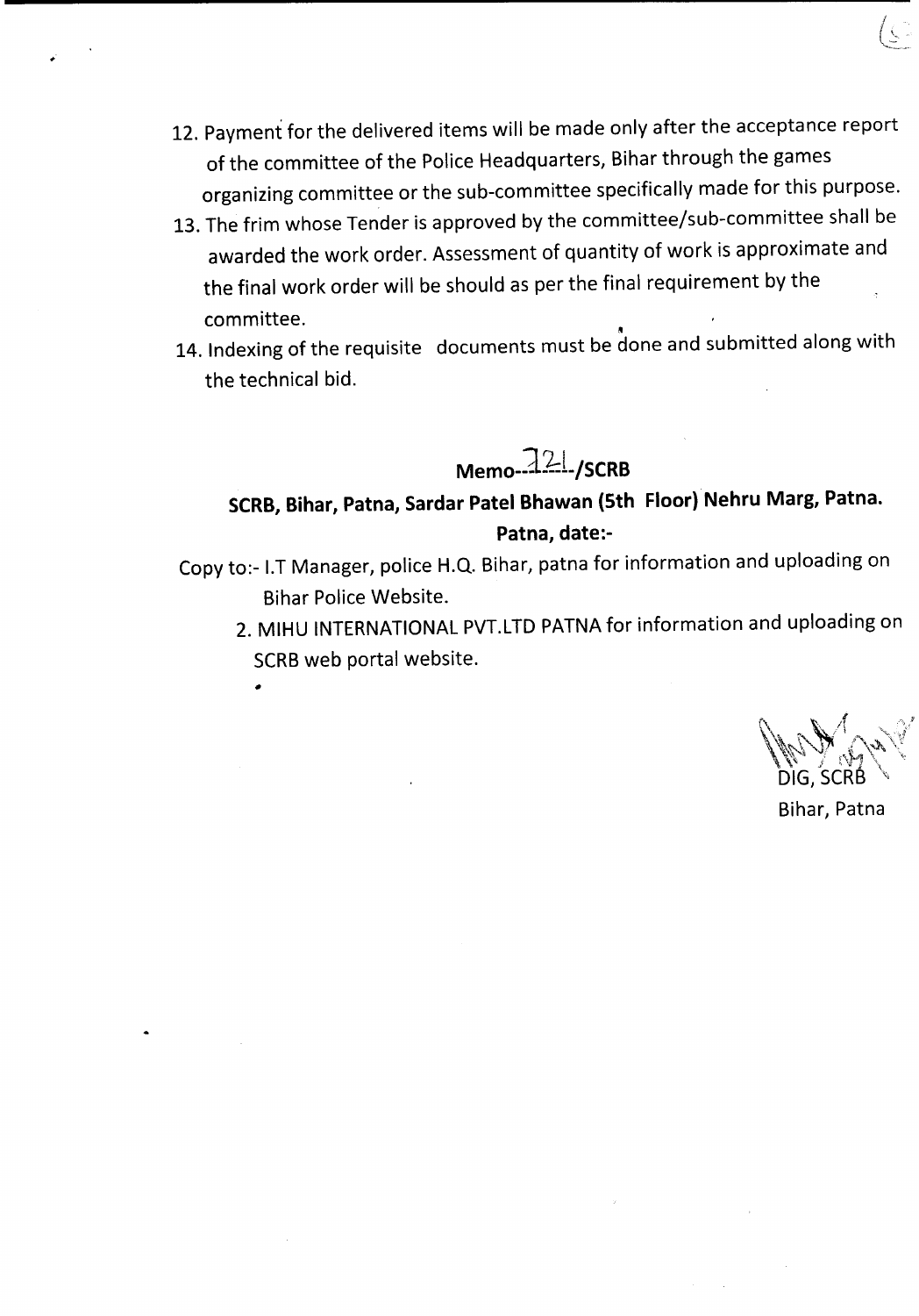$1528$ 

| <b>SCHEDULE-A</b> |  |
|-------------------|--|

 $\mathbf{L}$ 

 $\sim$   $\sim$  $\bar{\star}$ 

and the comment of the company

 $\sim$ 

 $\bar{a}$ 

| SL <sub>NO</sub>        | <b>LIST OF GOODS</b>                       | <b>QTY</b>     |
|-------------------------|--------------------------------------------|----------------|
| $\mathbf{1}$            | $\overline{2}$                             | 3 <sup>1</sup> |
| $\mathbf{1}$            | <b>A4 SIZE BINDING COVER</b>               | 1PCS           |
| $\boldsymbol{2}$        | <b>AALMIRA LOCK REPAIR</b>                 | 1PCS           |
| $\overline{\mathbf{3}}$ | T-PIN                                      | 1PKD           |
| $\overline{\mathbf{4}}$ | <b>PEN ADD GEL</b>                         | 1PCS           |
| 5                       | PEN ADD GEL REFIL BLACK                    | 1PCS           |
| 6                       | PEN ADD GEL REFIL BLUE                     | 1PCS           |
| $\overline{7}$          | <b>REGISTER ALLOTMENT 6Q</b>               | 1PCS           |
| 8                       | <b>BLACK BOARD DUSTER</b>                  | 1PCS           |
| 9                       | <b>BLEACHING POWDER 1 KG</b>               | 1PCS           |
| 10                      | <b>BLUE INK</b>                            | 1PCS           |
| 11                      | <b>BOARD MARKER BLACK</b>                  | 1PCS           |
| 12                      | <b>BOARD MARKER BLUE</b>                   | 1PCS           |
| 13                      | <b>BTC FORM</b>                            | 1PCS           |
| 14                      | <b>C MOUSE BATTERY</b>                     | 1PCS           |
| 15                      | <b>CALCULATOR CASIO</b>                    | 1PCS           |
| 16                      | CALL BELL (ANCHOR/HAVELLS)                 | 1PCS           |
| 17                      | <b>REGISTER CASH BOOK 5 JISTA BIG SIZE</b> | 1PCS           |
| 18                      | <b>COMPACT DISC</b>                        | 1PCS           |
| 19                      | <b>REGISTER CNC/CVV BIG SIZE 5 Q</b>       | 1PCS           |
| 20                      | <b>COBRA FILE</b>                          | 1PCS           |
| 21                      | TEA POWDER COFFEE (MACHINE) NESCAFE 1 KG   | 1PCS           |
| 22                      | COMPUTER MOUSE BRANDED (DELL/HP)           | 1PCS           |
| 23                      | <b>COMPUTER MOUSE PAD</b>                  | 1PCS           |
| 24                      | COPY (SMALL) CLASSMATE                     | 1PCS<br>Ñ.     |
| 25                      | <b>DAK PAD</b>                             | 1PCS           |
| 26                      | <b>REGISTER DISPATCH 5 JISTA FANCY</b>     | 1PCS           |
| 27                      | DURACELL BATERRY AA                        | 1PCS           |
| 28                      | DUSTER (BIG) 36X36                         | 1PCS           |
| 29                      | DUSTER (SMALL) 24X24                       | 1PCS           |
| 30                      | <b>ENVELOP (BIG) A4</b>                    | 1PCS           |
| 31                      | <b>ENVELOP (SMALL) 9X 4</b>                | 1PCS           |
| 32                      | <b>ENVELOP (MEDIUM) 11X5</b>               | 1PCS           |
| 33                      | <b>Extension Board (SMALL) 4 METRE</b>     | 1PCS           |
| 34                      | <b>Extension Board (BIG) 10 METRE</b>      | 1 PCS          |
| 35                      | <b>FEVISTICK 8 GM</b>                      | 1PCS           |
| 36                      | <b>FLAG</b>                                | 1PCS           |
| 37                      | <b>FLAT FILE</b>                           | 1PCS           |
| 38                      | FLY LEAF 20 KG BOARD                       | 1PCS           |
| 39                      | FOLDER FILE 12 FOLDER                      | 1PCS           |
| 40                      | <b>GEMS CLIP</b>                           | 1PCS           |
| 41                      | <b>GLASS MILTON</b>                        | 1PCS           |
| 42                      | <b>GLYCERINE</b>                           | 1PCS           |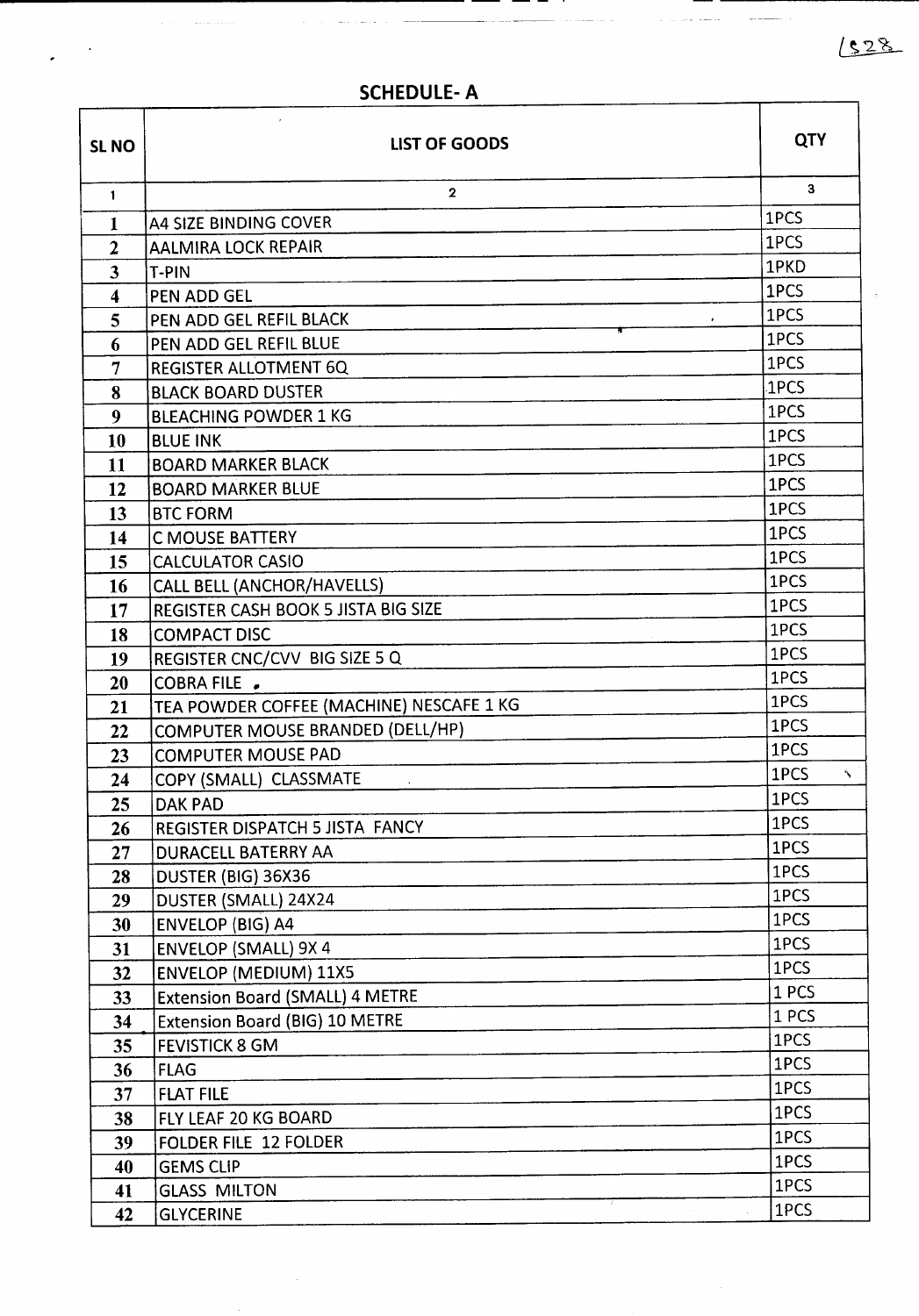|          |                                                            | 1527         |
|----------|------------------------------------------------------------|--------------|
| 43       | <b>GOOD NIGHT LIQUID</b>                                   |              |
| 44       | <b>GUM 50ML</b>                                            | 1PCS         |
| 45       | <b>HAND GLOVES</b>                                         | 1PCS<br>1PCS |
| 46       | HAND SANITIZER HIMALYA 500 ML                              | 1PCS         |
| 47       | HAND SANITIZER HIMALYA 200 ML                              | 1PCS         |
| 48       | HAND SANITIZER SEVLON 500 ML                               | 1PCS         |
| 49       | HAND WASH DETTOL 250 ML                                    | 1PCS         |
| 50       | HARD DISK 1 TB BRANDED                                     | 1PCS         |
| 51       | HARD DISK 2 TB BRANDED                                     | 1PCS         |
| 52       | HIT (BIG)                                                  | 1PCS         |
| 53       | <b>HIGHLIGTER</b><br>$\bullet$                             | 1PCS         |
| 54       | HP COLOR PRINTER TONER CARTRIDGE BLACK C1510 (M154A)       | 1PCS         |
| 55       | HP COLOR PRINTER TONER CARTRIDGE C4AN CF 511 MODEL-M154A   | 1PCS         |
| 56       | HP COLOR PRINTER TONER CARTRIDGE CF 513 M154A              | 1PCS         |
| 57       | HP COLOR PRINTER TONER CARTRIDGE YELLOW CF 512 MODEL-M154A | 1PCS         |
| 58       | SAMSUNG CARTRIDGE MODEL -MB2071FW                          | 1PCS         |
| 59       | XEROX 106R03483 CARTRIDGE COLOR YELLOW                     | 1PCS         |
| 60       | XEROX 106R03483 CARTRIDGE COLOR MAGENTA                    | 1PCS         |
| 61       | XEROX 106R03483 CARTRIDGE COLOR CYAN                       | 1PCS         |
| 62       | XEROX 106R03483 CARTRIDGE COLOR BLACK                      | 1PCS         |
| 63       | XEROX VERSALINK TMB 7025,7030,7035 TONER CARTRIDGE         | 1PCS         |
| 64       | WORK CENTRE CARTRIDGE 6515 COLOR CYAN                      | 1PCS         |
| 65       | WORK CENTRE CARTRIDGE 6515 COLOR YELLOW                    | 1PCS         |
| 66       | WORK CENTRE CARTRIDGE 6515 COLOR MAGENTA                   | 1PCS         |
| 67<br>68 | WORK CENTRE CARTRIDGE 6515 COLOR BLACK                     | 1PCS         |
| 69       | BROTHER HI-L3270 CDW COLOR CARTRIDGE BLACK                 | 1PCS         |
| 70       | BROTHER HL L3270 CDW COLOR CARTRIDGE CYAN                  | 1PCS         |
| 71       | BROTHER HL L3270 CDW COLOR CARTRIDGE MAGENTA               | 1PCS         |
| 72       | BROTHER HL L3270 CDW COLOR CARTRIDGE YELLOW                | 1PCS         |
| 73       | <b>CANON C 3725 CARTRIDGE</b>                              | 1PCS         |
| 74       | HP Leser Jet 1007 Cartridge                                | 1PCS         |
| 75       | HP Leser Jet 1020 Cartridge<br>HP Leser Jet 1620 Cartridge | 1PCS         |
| 76       | HP Leser Jet 3015 Cartridge                                | 1PCS         |
| 77       | HP TONER CARTRIDGE 110A MODEL 136NW                        | 1PCS         |
| 78       | HP TONER CARTRIDGE 77A MODEL-M329DN                        | 1PCS         |
| 79       | HP TONER CARTRIDGE 88A MODEL-M128FN                        | 1PCS         |
| 80       | Printer cartridge (HP Laser jet 1213 nf MFP)               | 1PCS         |
| 81       | Printer cartridge (Cannon 2002 N) PHOTOSTATE               | 1PCS         |
| 82       | Photo state cartridge (Canon 2002)                         | 1PCS         |
| 83       | RICHO COPIER TONER MP 2014HS MODEL-IM2702 CARTRIDGE        | 1PCS         |
| 84       | Ricoh SP 250 DN Colour Printer Green Cartridge             | 1PCS         |
| 85       | Line Card (Internet Connection) LAN CARD                   | 1PCS         |
| 86       | <b>MARKER</b>                                              | 1PCS         |
| 87       | <b>MASK SURGICAL</b>                                       | 1PCS         |
| 88       | MEDICAL REIMBERSHMENT BOOK                                 | 1PCS<br>1PCS |
| 89       | MUSTER ROLL 5Q BIG SIZE                                    |              |
|          |                                                            | 1PCS         |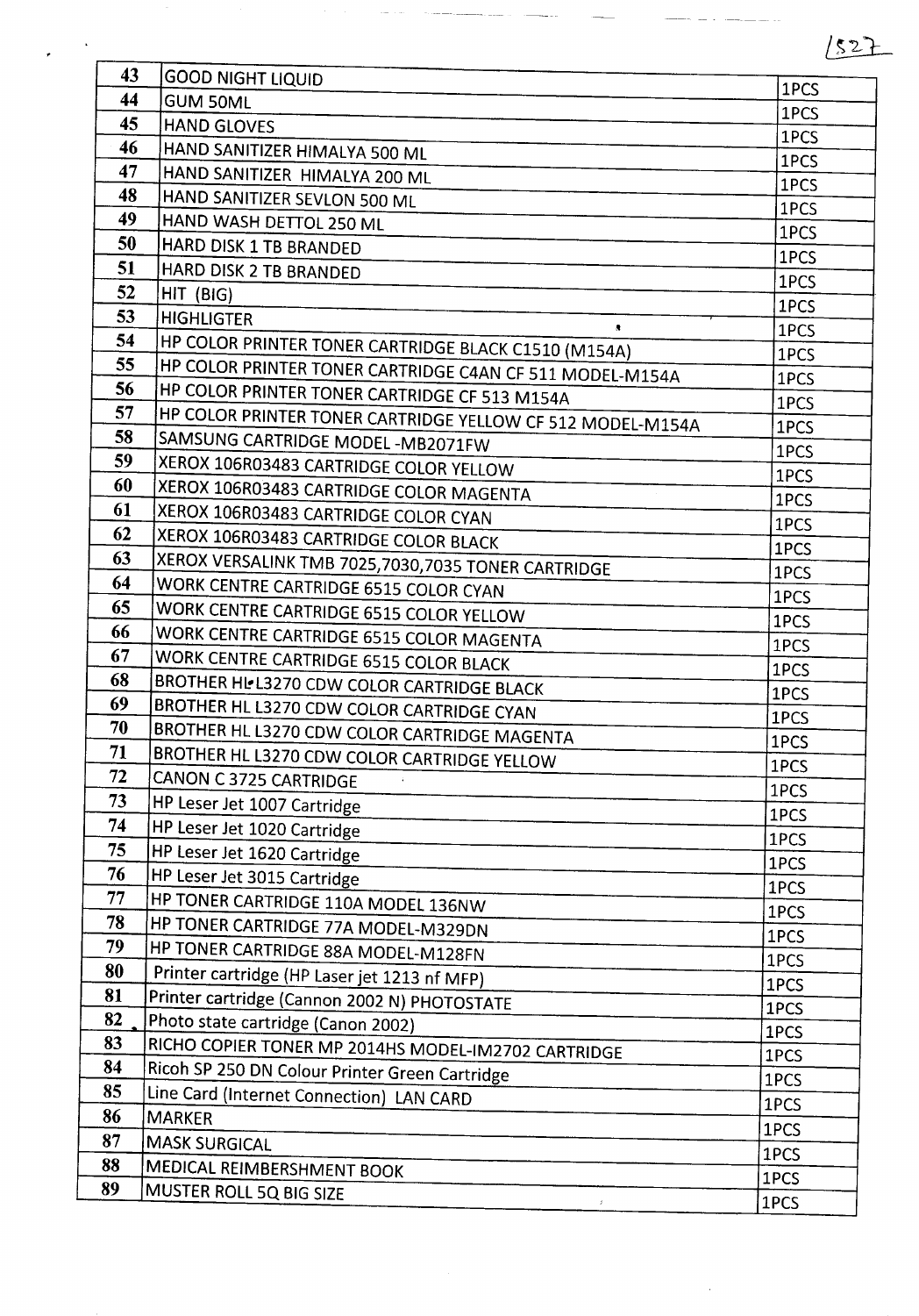|            | 90                                           | /52C |
|------------|----------------------------------------------|------|
|            | BUTTON FILE 20 MILRON<br>91<br>N 95 MASK     |      |
|            | 92                                           | 1PCS |
|            | TEA POWDER (MACHINE) NESTEA NIMBU 1 KG<br>93 | 1PCS |
|            | NOTE BOOK/ SPIRAL NOTE BOOK 100 PG<br>94     | 1PCS |
|            | NOTE SHEET 90 GSM<br>95                      | 1PCS |
|            | NYLON STAMP PER LINE<br>96                   | 1PCS |
|            | <b>OXIMETER</b><br>97                        | 1PCS |
|            | PAPER A4 SIZE 75 GSM<br>98                   | 1PCS |
|            | <b>PAPER FS SIZE 75 GSM</b><br>99            | 1PCS |
|            | PAY FIXATATION BOOK<br>100                   | 1PCS |
|            | PAY MEMORANDUM REGISTER 5Q<br>101            | 1PCS |
| 102        | PEN (USE & THROW) AGNI                       | 1PCS |
| 103        | PEN DRIVE 16 GB<br>8                         | 1PCS |
| 104        | Pen Drive 32 GB                              | 1PCS |
|            | Pen Drive 64 GB                              | 1PCS |
| 105        | PEN LINC GLYCIER                             | 1PCS |
| 106        | PEN V7                                       | 1PCS |
| 107        | PENCIL (APSARA)                              | 1PCS |
| 108        | PIT PATRA 90 GSM                             | 1PCS |
| 109        | PLASTIC DABBA (SQUARE)                       | 1PCS |
| <b>110</b> | Printer Cable                                | 1PCS |
| 111        | PUNC MACHINE HEAVY DUTY SINGLE KANGAROO FP20 | 1PCS |
| 112        | PUNCH MACHINE SINGLE KANGAROO                | 1PCS |
| 113        | QUICKHEAL ANTIVIRUS 1 USERS 1 YRS            | 1PCS |
| 114        | QUICKHEAL ANTIVIRUS 3 USERS 1 YRS            | 1PCS |
| 115        | QUICKHEAL ANTIVIRUS 5 USERS 1 YRS            | 1PCS |
| 116        | RAM 04 GB                                    | 1PCS |
| 117        | <b>RAUTER D LINK</b>                         | 1PCS |
| 118        | <b>RECEIPT REGISTER 5 JISTA</b>              | 1PCS |
| 119        | <b>RED CLOTH</b>                             | 1PCS |
| <b>120</b> | REGISTER 1 JISTA FANCY                       | 1PCS |
| 121        | <b>REGISTER 2 JISTA FANCY</b>                | 1PCS |
| 122        | REGISTER 4 JISTA FANCY                       | 1PCS |
| 123        | REGISTER 6 JISTA FANCY                       | 1PCS |
| 124        | RJ 45/CAT-6 CABLE                            | 1PCS |
| 125        | <b>ROOM FRESHNER</b>                         | 1PCS |
| 126        | ROOM PERFUME BRANDED                         | 1PCS |
| 127        | <b>RUBBER (APSARA)</b>                       | 1PCS |
| <b>128</b> | SCALE (BIG) 12" PLASTIC                      | 1PCS |
| 129        | <b>SCOTCH BRITE</b>                          | 1PCS |
| 130        | SCISSOR (HEAVY DUTY) 8"                      | 1PCS |
| 131        | SCISSOR (SMALL) 5 "                          | 1PCS |
| 132        | SHARPNER (APSARA)                            | 1PCS |
| 133        | SODIUM HYPOCHOLORIDE 5 LTR                   | 1PCS |
| 134        | <b>SPEAKER BOX</b>                           | 1PCS |
| 135        | STAMP PAD (SMALL)                            | 1PCS |
| 136        | <b>STAMP SEAL</b>                            | 1PCS |
|            |                                              | 1PCS |

 $\hat{\mathbf{r}}$